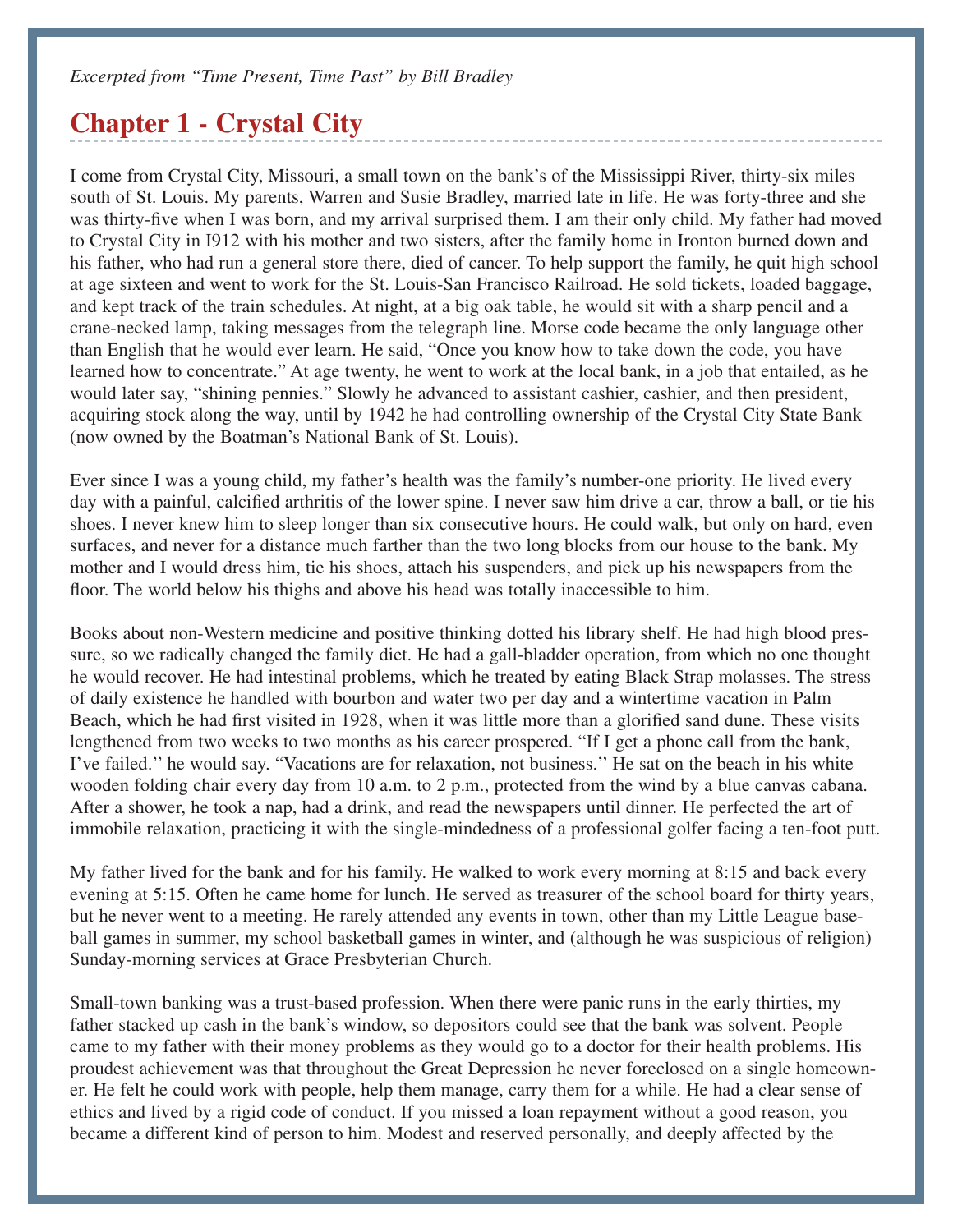Depression professionally, he believed that risk in anything should be avoided at all costs.

My mother, a former schoolteacher and the daughter of a devout Methodist, was energetic, churchgoing, and civic-club attending. She was born in Poplar Bluff, Missouri, not far from the Arkansas border. Her father, Samuel Howard Crowe, was a salesman for Old Judge coffee, along a route from St. Louis to Little Rock, and he did very well at it. He wore a big black Stetson hat, told hundreds of jokes to his customers, and played seven musical instruments. When my mother was nine years old, he moved his wife and their six children to Riverside, a four-story, twenty-two-room Victorian mansion of brick and cut stone which sat on thirteen acres of barns and orchards overlooking the Mississippi River near Crystal City, just north of Herculaneum. I never knew him. He burned to death in a car crash on his way home from visiting my parents when I was eighteen months old. (He told my parents that he would pay for my college if they named me Samuel Howard, after him, instead of William Warren. But my father could never be bribed, not even by his father-in-law.)

My mother graduated from Central Methodist College, where for four years she dated the star football player. She became a fourth-grade teacher in Brentwood, a suburb of St. Louis. Thirty years after she quit teaching, full-grown strangers would appear at our door to express their appreciation and respect for Miss Crowe. At my father's funeral in 1994, one of her former students, who was dying of cancer, showed up to convey his sympathy and take inspiration from her one last time. As the daughter of a disciplinarian, she insisted on protocol and performance in her only child. On many an afternoon, I was called into the living room to say hello to her bridge club and otherwise demonstrate my manners. "Sir" or "ma'am" was how I invariably addressed an adult. Her conversa- tion with my teachers after a PTA meeting focused more on my deportment than on my academic performance.

To my mother, pain was something to rise above. "Look at what happened to your father,'' she would say. "He just gave in to pain.'' She believed that endless energy and the human will could conquer any situation, and she also believed that activity was an acceptable substitute for thought: I therefore took lessons in piano, trumpet, French, swimming, basketball, boxing, and the French horn. My father said no to dancing lessons ("Babe Ruth didn't have dancing lessons"). My mother to this day says that I would have had better coordination as a basketball player if only I had taken ballet.

My mother always wanted me to be a success. My father always wanted me to be a gentleman. Neither wanted me to be a politician.

When I was growing up in Crystal City, it was a town of 3,492 people. Today it has topped 4,000. Back then, most of the men in town worked in the Pittsburgh Plate Glass factory. At its peak, PPG employed more than four thousand people in its Crystal City plant; they came from all over Jefferson County. The company owned many of the houses in town until the late 1940s, when it asked my father to sell its holdings to the townspeople.

The first sign of Double at the factory came in the late 1950s, when there was a lengthy strike. I remember crossing the arched concrete bridge over the railroad tracks on my way to school and seeing hundreds of angry men listening to speeches by union leaders. The men wanted higher wages and better working conditions. They got them, but a few years later the union accepted the new "float" process of making plate glass-a process that had just been imported from England and would reduce the size of the workforce. In the 1970s and 1980s, the plant continued to downsize. Crystal City's fresh white silica sand, which inspired the word "crystal" in the city's name, and its proximity to rail and river transportation no longer counted for much; new industrial processes had been introduced in plants elsewhere. Pittsburgh Plate Glass finally closed the factory in 1992, after more than one hundred years of operation, and today with the giant industrial buildings torn down and weeds covering the vacant land, it is as if someone has removed the photos of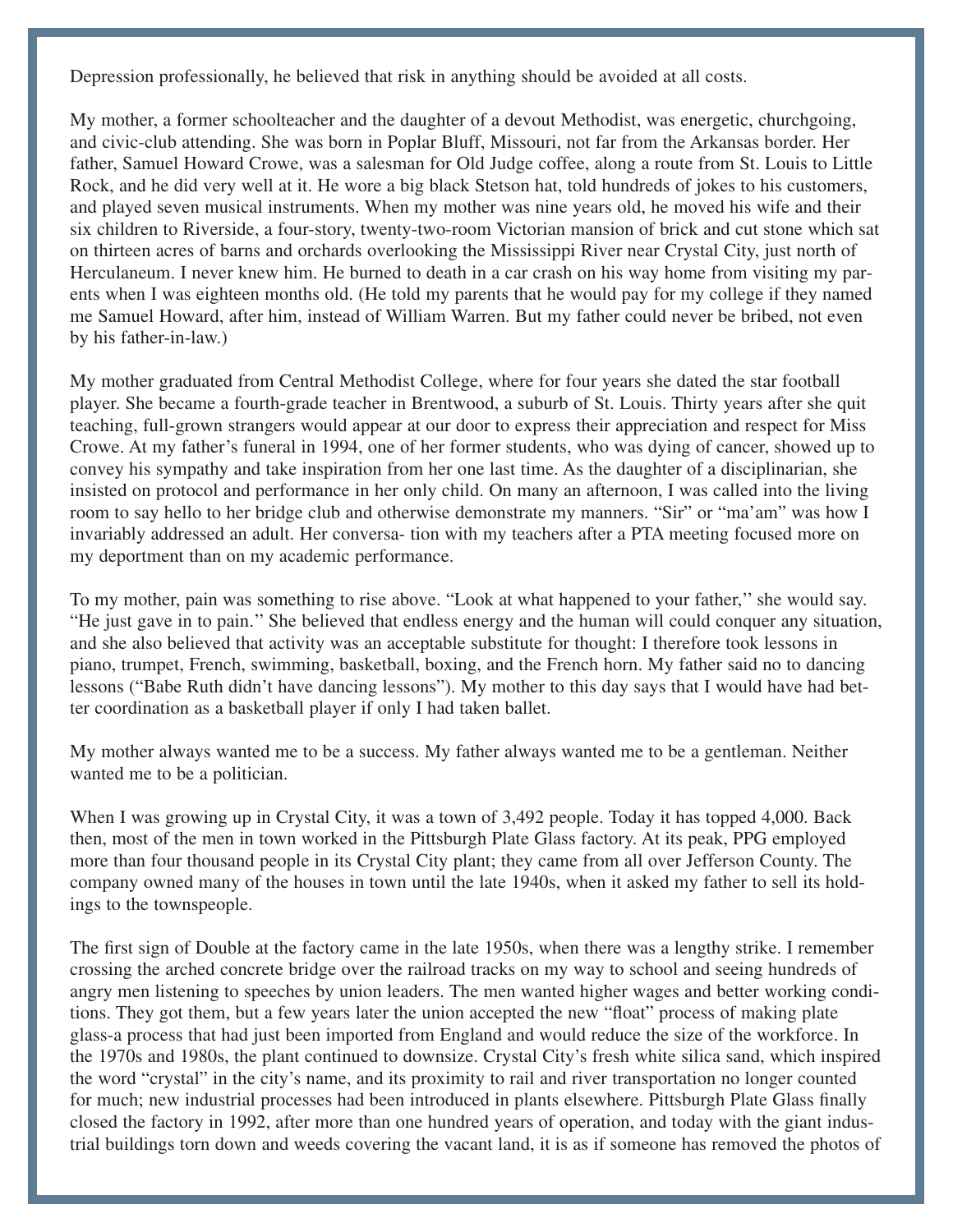my childhood from the family album.

While I was growing up, I had several brushes with politics. My first political memory is of listening to my father denounce Ed Eversole, the local Democratic kingpin. Eversole had at various times been county prosecutor and circuit judge. He manipulated county politics from his law office above the Miller Theater, on Main Street in Festus, the other half of what was self-importantly known as the Twin Cities. At night, the glass-speckled sidewalk in front of the Miller glittered in the light from the marquee. During the day, in front of the door that led to the second floor, the sidewalk was flat and plain, like the entrance to a trap should be.

Ed Eversole had a capacious face with a large nose, reddened cheeks, and eyes that were often bloodshot. He gave the profession of politics an air of intrigue and corruption. Around the Bradley house, he was thought to have been in cahoots with a bank competitor of my father's who later went to jail.

Ed and his wife, Nancy, did not have children, and they often professed a relative's interest in me. Nancy sang solos in the Grace Presbyterian Church choir. My father liked her voice. My mother thought she was a pleasant person. But Nancy's personality and talent couldn't overcome her husband's calling in the eyes of my father. My father was a Republican. But he was more apolitical than partisan, toking a dim view of politics. Politics for him was personified by local Democrats such as Ed Eversole, who he felt cheated people out of what was due them. Throughout the Depression, a picture of Herbert Hoover hung on my father's office wall, even though in later years he admitted that he had been wrong about Franklin Roosevelt, and that at a moment of great international cri- sis FDR, far from promoting socialism, had saved capitalism. Ultimately, Richard Nixon and Watergate drove my father to become an independent. He saw his grand old party acting just like he thought the local Democrats did – corrupted by power that rightly belonged to the people.

One November evening in 1948, when I was five years old, I sensed that something special was happening, because my parents were preparing to give a sizable party, which they had never done before. It was election night: Truman against Dewey for the presidency of the United States. My father wanted a Dewey victory; in fact, he had agreed to be an elector for Dewey. The celebration was in anticipation of his actually toking his instructions from the voters and casting his elector's vote for a president. But as the night wore on and I sat listening to the returns with my back against the big floor radio, the mood turned somber. Slowly our guests left. The iced champagne bottles remained corked. Truman had held on to the presidency, duplicating his 1940 run for re-election to the Senate: once again, he had come charging from behind by emphasizing his record and his plans to help working people.

In 1952 and 1956, I was my grade school's leading supporter of Dwight Eisenhower for president against Adlai Stevenson, the Democrat. Although my father had preferred Senator Robert Taft of Ohio, he stayed with the Republican nominee. On Election Day, I wore to school a shirt full of Republican political buttons. The one I liked most changed as you moved past it, from the "I Like Ike" slogan to a picture of the smiling candidate. My best friend, whose father was an active trade unionist at PPG, supported Stevenson with a passion equal to mine for Ike. Apart from the fact that we were walking in the political footprints of our fathers, what most struck me about the race was that both candidates were bald. I wondered whether anyone with hair would ever run for president.

My Aunt Elizabeth — or "Bub," as I called her — ran for Jefferson County assessor in 1960 on the Republican ticket. When she became a candidate, she was serving on the Herculaneum school board and made her living by operating a hamburger shop across from the high school. She ran for assessor because she personally disliked the Democratic incumbent. Being assessor was not as important to her as beating him, or, better yet, tarring him. She had virtually no campaign funds — just a mouth full of caustic com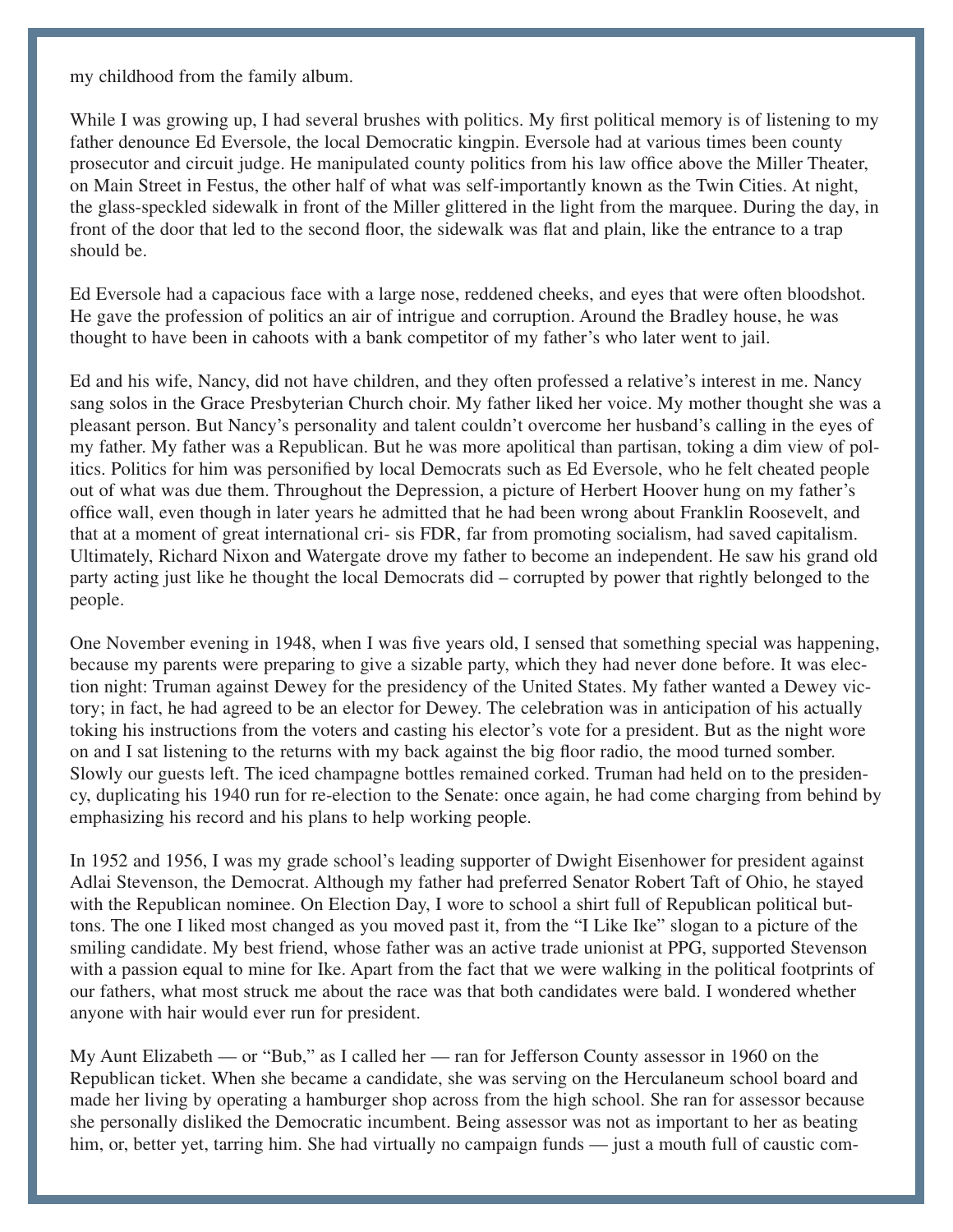ments. The county was 60 percent Democratic. Still, she ran. Our spirits soared one Saturday morning in October as we draped three cars with bright-colored crepe paper, armed ourselves with signs, and set off on a countywide caravan of horn blowing and sign wav- ing. My aunt thought the caravan might make the difference. The cara- van was fun, but she got 40 percent of the vote.

The only time Crystal City High School ever allowed a television set into the school-library study hall was for the inauguration of John Kennedy. I was a high-school senior then, and still my father's son politically. Nixon had been my candidate. I had watched the Nixon-Kennedy debates, but I understood very little of what was said about the issues. My life was playing basketball, choosing a college, and doing well enough in school to have a choice. As I watched the inauguration, the thing that hit me was not the prospect of a new president, or the soaring delivery of 'Ask not what your country can do for you, but what you can do for your country.'' Instead, it was the vulnerability of the old men in the ceremony: the poet Robert Frost, who struggled against the glare of sun and snow to read a poem dedicated to his fellow New Englander, and Cardinal Richard Cushing of Boston, who fought the wind that blew his script as he offered the inaugural prayer, and whose red hat and flowing cloak reminded people that America now had a Catholic president. Frost and Cushing seemed to be passing the torch to this young man, and in their vulnerability to snow and wind and age reminded us that even this forty-three-year-old president would someday grow old.

When I was a senior at Princeton and asked my father whom I should talk to about entering politics, he advised me to consult Ed Eversole. I made the appointment, and went to see the kingpin late one winter afternoon in his office above the theater. It was a sparsely appointed, rather shabby office, with little evidence that any work actually went on there. He sat behind his desk in a three-piece suit, just as he sat on Sunday mornings across the aisle from my father in the last pew of the Presbyterian church. He told me what many others would tell me in the years ahead. If I wanted to get into politics, I had to start at the bottom. Run for city council, he said, and then try for county office. He implied that he could be helpful, but he didn't say that he would be. After all, I was the son of the town's most prominent Republican. Notwithstanding my declared intention of becoming a Democrat, he behaved toward me as I imagined the head of one organized crime family might behave toward the son of his rival. There would be other political bosses as I made my way through politics the Pendergasts, Tweeds, and DeSapios of history books, the Lerners, Kennys, and Errichettis of New Jersey. Each of them wielded more power than Ed Eversole, but to me none of them would be as intimidating as he had been, sitting behind his desk in his lair above the Miller Theater.

Crystal City was a multiethnic, multiracial company town. When Little League started there in 1952, it was racially integrated; after Brown v. Board of Education, the schools followed. There were no problems, chiefly because PPG'S college-educated, enlightened engineers dominated the school board. The school district had high standards, and the families in the town encouraged the academic success of their children. When it came to racial issues, the rest of Missouri wasn't always that way. For many years after Brown v. Board of Education, the color of your skin continued to impose limits on your possibilities if you were black. I remember staying in a run-down hotel in Joplin during a Little League playoff, because the better hotels wouldn't take our black players. I remember traveling as a teenage player in the American Legion baseball league to New Madrid, in the bootheel — the part of Missouri that protrudes into Arkansas — and being refused service at a restaurant there because our catcher and a left fielder were black. And I remember Alex Maul, the bank's black janitor, who did so much for us as my father's spinal arthritis worsened. With my mother's help, Alex set up my first basketball goal ("Your father used to play baseball before he got arthritis, not basketball — why basketball?"). When my mother insisted that Alex teach me how to box, just as he did for the kids who fought in the Golden Gloves competition, he showed me how to punch the speedbag ("Make it sing"). I took over his duties as bank janitor each summer during his vacation, and he taught me the mysteries of wet mopping ("Keep the stands spread wide").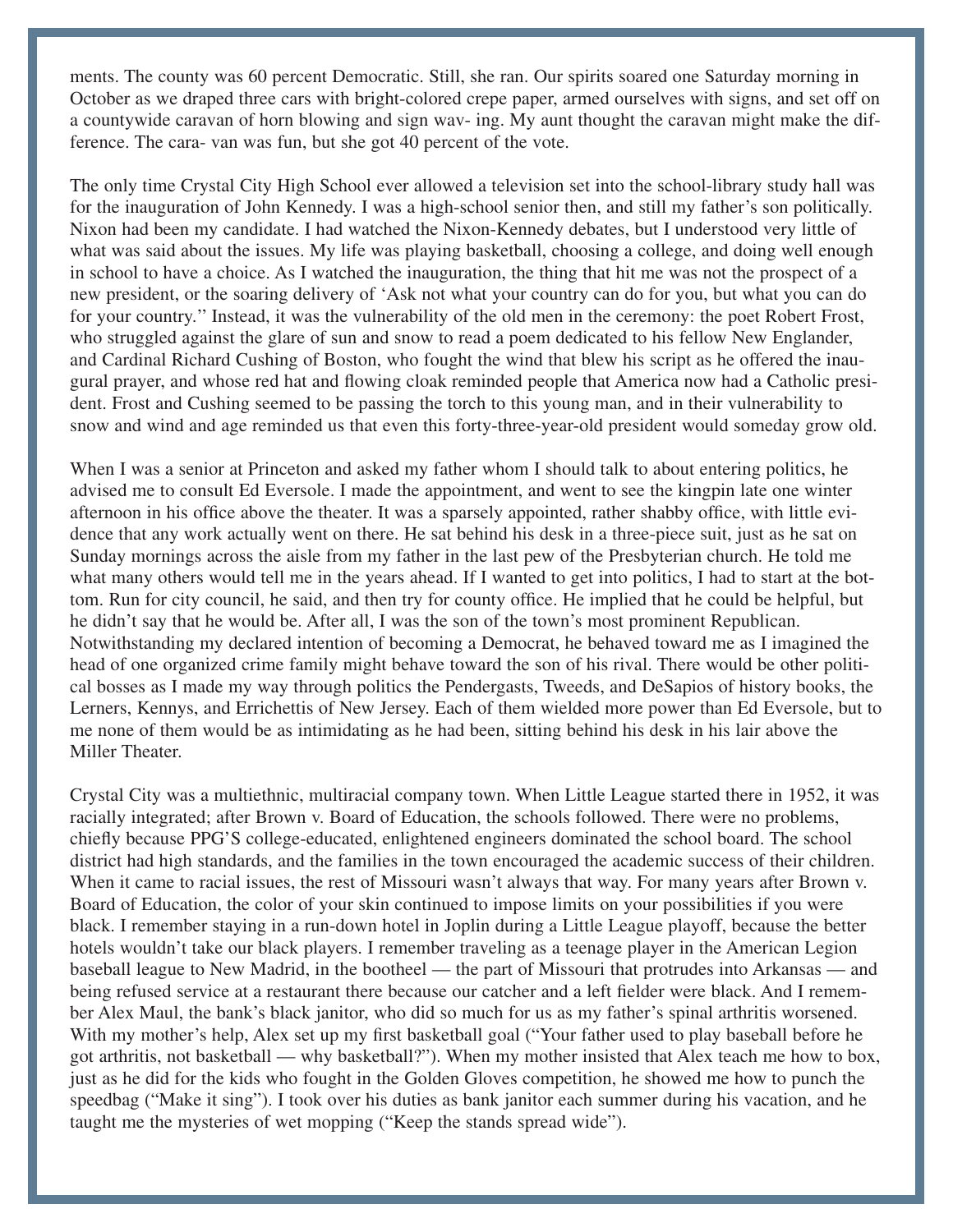Crystal City's families — the Vacarros, Auddifreds, La Prestas, Pouliezoses, LaRoses, Ryans, Picarellas, Goldmans, Shapiros, Potsterioffs, Salvos, and Magres — had come to America from all over the place. There was always the odd racist joke or ethnic slur, but somehow the fault lines of the town weren't laid out that way. The violent stories of my youth had more to do with high-school rivalries (Herky-Crystal, Festus-Crystal) and class conflict ("Let's get the banker's son") than with race or ethnicity. As my father always said, "The color of your skin doesn't predict whether you'll save money or pay your bills."

In March 1992, I agreed to speak at a campaign ice-cream social in Crystal City for Dick Gephardt, who was then the majority leader of the House of Representatives. As I drove into town, I noticed that old Highway 61-67 was now Truman Boulevard, but it still had only the one stoplight of my youth. Sam Temperato's first Dairy Queen, which my father had financed (Sam now has seventy-one of them), was still there, and so was Gordon's Stoplight Drive-ln. The First Baptist Church still stood on the corner, with the Sacred Heart Catholic Church up on the hill behind it. A mall had replaced the American Legion baseball field. Interstate 55 now flanked the southwest side of town, and another giant mall separated it from the old highway. The ice-cream social was to take place in the VFW hall, out by the town's landing strip; you couldn't call it an airport, really — there were no runway lights and no control tower. One night in the early seventies, I had come close to dying at that airstrip. I had chosen to fly back from a political meeting in the bootheell through a thunderstorm, in a single-engine plane. The lighting flashed around us, the thunder cracked, and torrents of rain streamed past the windows. The plane was thrown up and down like a ball bouncing on the floor. As we headed in for a landing, the pilot couldn't see the runway and had to rely on his memory to locate it. I still thank God that he remembered right. Gephardt's staff expected a hundred people at the social, and three hundred showed up. I was pleased and surprised by how many old friends were there: Alex Maul and his wife, Margaret; Boston Richards, my Little League coach; Jerry Ryan, my sixth-grade teacher and grade-school basketball coach; Arvel Popp, my high-school basketball coach; Mae Hunt, the secretary of the glassworkers' union for thirty years; Donny Howard, a bully who had beaten me up in second grade.

Shaking hands and signing autographs, I felt a certain loss. My parents were old and their health was failing. For the last twenty years, they had lived in Palm Beach and returned to Missouri only for the summer months, to escape the Florida heat. This year they wouldn't even be doing that. They were too frail; my mother's emphysema and my father's growing weakness made the trip unthinkable. It was as if our family's Missouri life had ended. The old friends seemed older. Coach Popp had emphysema, too. Alex Maul was fragile and slow-moving, and so were my mother's friends from the bridge club, the golf course, and the Grace Presbyterian Church.

I was a politician, speaking on behalf of another politician, as I had hundreds of times in my fourteen years in national politics. But this event was different. These were the people I had spoken in front of as a teenager, in church or at a high-school assembly or a civic club. Now I felt as if I were seeing some of them for the last time. Jerry Ryan handed me a note critiquing my speech: "You need better posture; your points don't follow logically." Others came up to shake hands. One man said, "I bet you don't remember me."

I said no, I didn't.

He identified himself. I said I was pleased he had come to support Dick and to hear me speak.

"I didn't come for that," he said. "I don't have enough money to eat these days. I came for the free ice cream."

The big city makes you feel "behind" if you come from a small town. When I played high-school basket-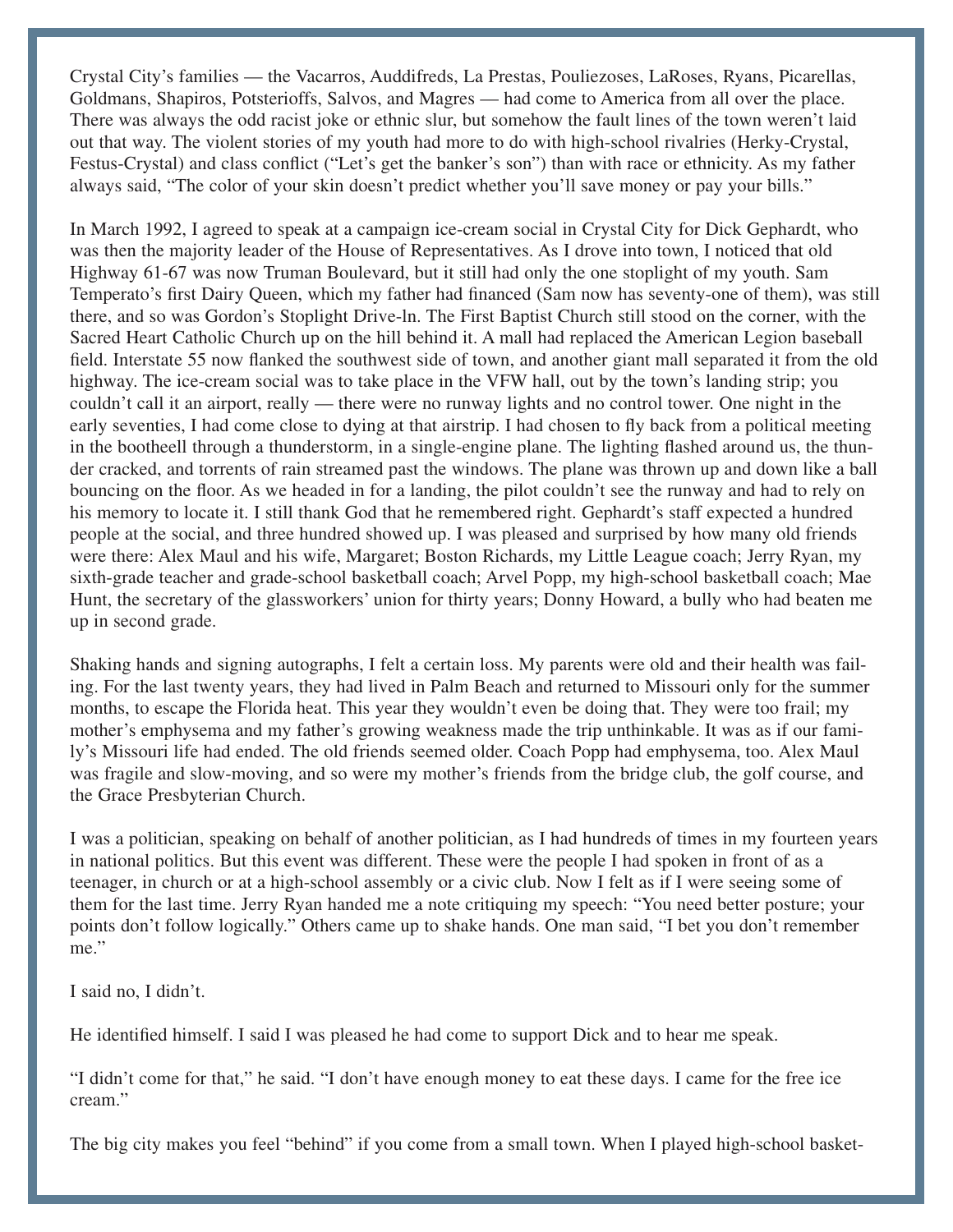ball, the challenge was to show the world that we could compete against the big-city schools. I never liked being called a hick. I never liked being looked down on by players I had just beaten, only because I came from a small town. My father wasn't rich compared with big-city bankers. My house wasn't big by suburban standards; my family wasn't educated by intellectual standards; my relatives weren't worldly by cosmopolitan standards. I didn't exactly have a chip on my shoulder, but I felt I had something to prove: that I could win, that I was as good as other people. These feelings ran deep for many years — before I came east, before I won my share, before I saw the individuals beneath the expensive suits and the academic tweeds.

I ache on occasion for the certainty and familiarity of small towns. I view urban America with provincial alarm as well as with a certain provincial awe and exhilaration. Main Street shapes my reaction to K Street and Wall Street, in subtle and powerful ways. That's just who I am. Even after ten years of playing professional basketball for the New York Knicks and living most of those years in New York City and more than twenty years in New Jersey and Washington, I still have impulses that are rooted in my adolescence, when I was part of a high-school class of ninety-six in a town with one stoplight.

I have flown over Crystal City many times on my way to other places. Usually, I can see the bluffs of Crystal Heights to the north and Buck Knob to the south, lining the Missouri side of the river like praetorian guards. These are the bluffs I crawled along as a kid, whose caves challenged young boys to find them and enter the dark without running into bats, snakes, spiders, or foxes. Along the base of the bluffs I would find fossils of carboniferous ferns and arrowheads from the Osage and Kaskaskia tribes. Beneath the bluffs are railroad tracks that parallel the river. I would walk along them with my German-born stepgrandfather, who had married my father's mother after my grandfather died. He told me stories about his childhood in Germany, with its corporal punishment from disciplinarian teachers; we drank from a spring that trickled down from the limestone bluff, and he carried a .22-caliber rifle and a box of .22 longs, with which we shot at logs in the river. On the paths from the railroad tracks up to the caves sat the occasional bum, the last representative of the army of hoboes who rode the empty boxcars during the Depression. Years ago, in the early 1970s, I almost bought a house on one of these bluffs, about ten miles south of Crystal City. Life changed, and the house wasn't bought, and my attention moved from the bluffs along the Mississippi to the Jersey Shore.

In the bottomland between the bluffs along the river is Hug Farm. As a kid, I used to do cross-country training there in the fall, before basketball practice began. I ran from my home past the city's water-filtration plant, and onto a gravel road along the cracked mud fields, through the cottonwood trees to the edge of the Mississippi. There, before I ran back, I would stop for a few minutes and watch the river flow. No one swam in the river. The whirlpools made it too dangerous. On the very rare occasions when it froze over, one of my uncles would sometimes venture out onto the ice.

In the early 1970s, PPG sold Hug Farm to me and a friend. I keep my share of it for sentimental reasons. There is no house on the property, only the foundations of one that burned down many years ago. The levee offers little protection from the floods, which come every four or five years. The brother of one of my Little League teammates farms the land, and he shares the proceeds with my partner and me. Until 1992, my father handled all the details of the farm — it gave him something to do after his retirement from the bank - but then he went blind and I had to step in.

Every time I'm in Crystal City, I drive down the alley behind City Hall, just west of Hug Farm, or to the parking lot of the town library, just north of it. I get out, look the property over, and estimate the acreage in soybeans or corn. When I bought the farm, I knew I was buying a permanent place in Crystal City. From time to time, somebody shows an interest in buying the property, but I doubt I will ever sell it, because of its powerful place in my memory.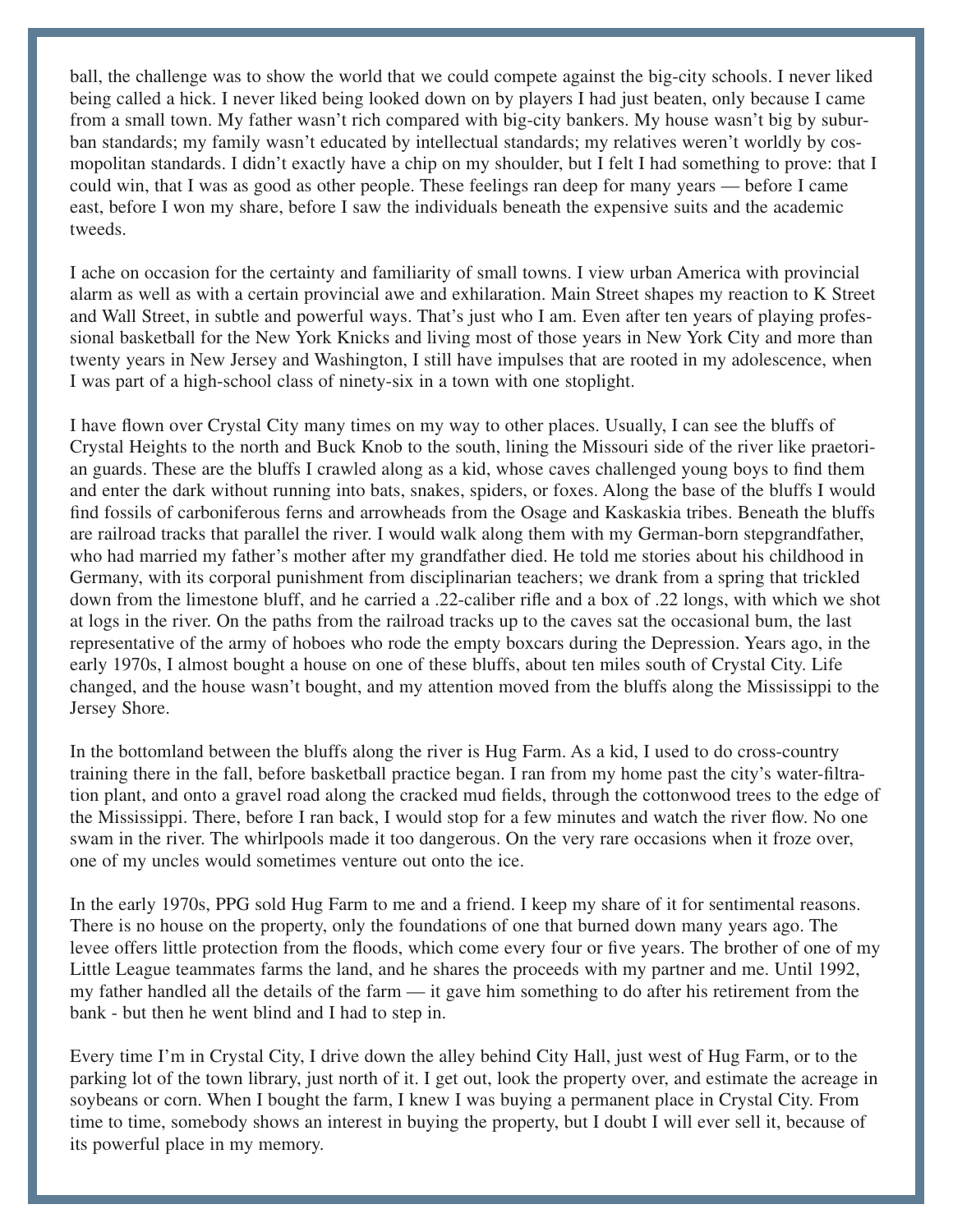To stand alone next to the river is a special kind of solitude. You can feel the incredible power and sense of possibility that no doubt struck the explorers who came upon this river and these bluffs more than four hundred years ago. The wind rushes through the cottonwood trees and the currents lap the shore. The water looks thick and muddy with upstream topsoil. It carries giant logs from the north. It transports the manmade residue of tin cans and plastics scoured from half a continent. In the spring, iqs rising wakers deposit part of its richness on farms such as Hug and then it recedes, resuming its meandering path south to New Orleans. By August, the sloughs dry up and occasionally dead carp lie stinking in the sun. One mile east sits the bottomland of Illinois, separated from Missouri by the treacherous eddies of what Native Americans called the Great Water.

The Mississippi River has always been a powerful metaphor for me, not just a physical divide but a historical one. When you grow up along its banks, its history lives, and you absorb it before you can interpret it. Thirteen miles from Crystal City is De Soto, named for the Spanish explorer Hernando de Soto, who died in 1542 on the western bank, the first European to explore the southern Mississippi. Within a sixty-mile radius of Crystal City are Ste. Genevieve, Kaskaskia, and Cahokia — outposts established by compatriots of Jolliet and Marquette and the great La Salle, who claimed the river's entire length for France but failed to interest the French crown in exploring the opportunities offered in the Valley of the Great Water.

When I was a student at Princeton, the first art paper I ever wrote was on the work of a Missouri artist named George Caleb Bingham, who painted boatmen involved in trade on the Missouri and Mississippi Rivers. These were rogues and adventurers, unlike the families who had pooled their possessions and set out in flatboats of varying quality, braving outlaws and Indians, on their way to a distant destination where land would be cheap and fertile. Though the naïveté and majesty of the settlers' journey inspires admiration, it was the boorishness and audacity of the boatmen that captured my imagination. In his Mighty Mississippi, the Pulitzer Prize-winning Missouri journalist Marquis Childs portrays them as American originals — "half horse and half alligator," as the saying went. They floated down the river with relative ease, drinking whiskey, eating slabs of burned meat, playing the fiddle, dancing the jig, and whoring along the way. Coming back upstream was a different order of experience. It was as hard as work gets. Each man poled and pulled, sweating under the scorching sun to propel the boat and its tons of cargo north against the current. They used poles to push off the river bottom. They tied ropes to trees and tugged, or got off along the bank and shouldered the ropes to haul the boat upstream. Caleb Bingham caught these rivermen in countless paintings, such as The Jolly Flatboatmen, Raftsmen Playing Cards, Watching the Cargo by Night, and Boatmen on the Missoui. It was a time in American history when humankind and nature still seemed in harmony.

Floods are dramatic and biblical, evoking images of power and devastation. They reveal us as impotent in the face of their violence. In the Feat flood of 1993, one and a half million cubic feet of water flowed past Hug Farm every second. The water poured over the Hug Farm levee, across the Missouri Pacific Railroad tracks, and into the high-school football field, where it crested several yards above the crossbars of the goal- posts. It backed up Plattin Creek and flooded under six feet of water the stoplight intersection of my youth, which lay two miles from the river's edge. The Baptist church was sandbagged. The Chevrolet dealer was sandbagged. Gordon's Stoplight Drive-ln and the Dairy Queen were abandoned to the rising waters. The bank's new building on Truman Boulevard was sandbagged, but the water kept coming. Eventually, an enormous crane was sent down from St. Louis by bank headquarters, and the safe-deposit boxes were removed to higher ground. The post office didn't fare so well; the flood nearly covered it. The flood of 1993 caused twelve billion dollars' worth of damage to crops, levees, and structures along the length of the river.

But for all their Wagnerian drama, floods come and go in a natural cycle. Far more dangerous is the contin-